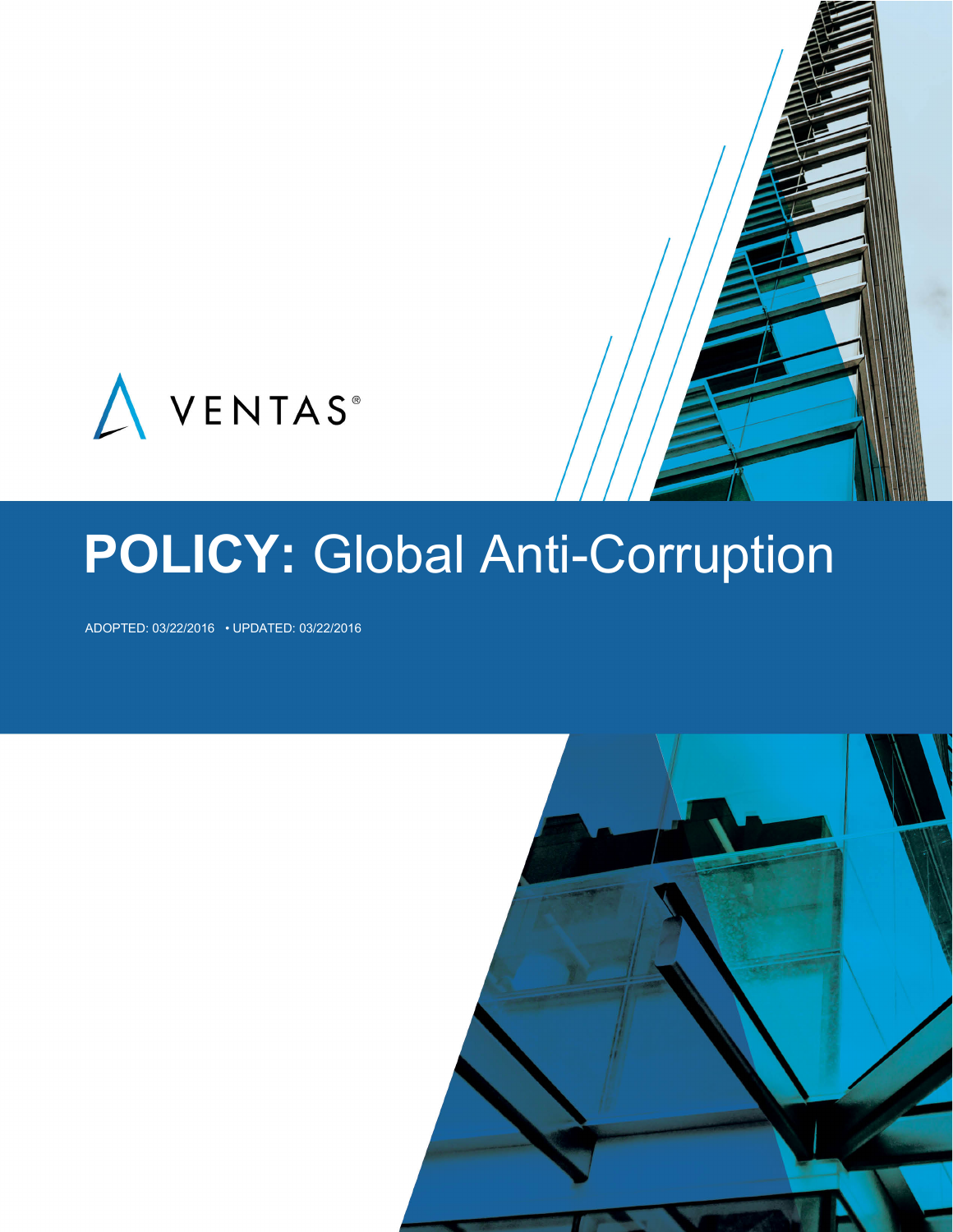

## **I. PURPOSE**

Ventas, Inc. (together with its subsidiaries, "Ventas" or "the Company") is committed to conducting its business with the utmost integrity, whether that business is in the United States or in other countries and whether that business is with private commercial or public government entities. It is the policy of Ventas to conduct all of its operations and activities in compliance with all applicable law and regulations in the U.S. and the other countries in which the Company conducts or may conduct business (the "Applicable Laws"), including, but not limited to, the U.S. Foreign Corrupt Practices Act ("FCPA"), the UK Bribery Act of 2010 ("Bribery Act") and the Canadian Corruption of Foreign Public Officials Act ("CFPOA").

As an employee, officer, or director of Ventas, you are expected to make business decisions on the merits, not because someone outside the Company has done personal favors for you or has given you something valuable. Laws in many countries recognize this very basic rule, and its violation can lead to lawsuits and criminal prosecutions. These laws may prohibit gifts of modest value or small payments that are routine in a particular culture. Many things you might not think of as bribery may be illegal under anti-corruption laws. For example, treating an employee of a state-owned assisted living facility to an expensive meal in order to obtain a lucrative agreement may be viewed as a bribe.

Violations of Applicable Laws by Company employees, officers, or directors – or third parties acting on the Company's behalf – can expose the Company and you to fines and other penalties, including imprisonment. Accordingly, the Company expects all employees, officers, and directors to comply strictly with this Policy, to avoid even the appearance of improper conduct, and to seek guidance from the Legal Department when questions arise.

## **II. SCOPE**

This Policy applies to all employees and officers of the Company (collectively, "employees") as well as directors of the Company ("directors"). You and the Company may also be held liable under Applicable Laws for the conduct of third parties acting on the Company's behalf, including consultants, brokers, and business associates. Accordingly, as described in this Policy, it is imperative that you take steps to inform and monitor third parties who interact with government officials on the Company's behalf. All words that appear in this Policy in **bold** are terms defined in the Appendix at the end of this Policy.

This Policy is administered under the supervision of the Company's Ethics and Compliance Officer.

## **III. PROHIBITED CONDUCT**

#### **BRIBES:**

The Company, employees, directors, and third parties acting on the Company's behalf, are prohibited from giving, promising to give, offering, or authorizing to give **anything of value**, either directly or indirectly, to anyone, if such conduct could reasonably be construed as being intended to influence any act or decision of the recipient , and/or the **entity** the recipient represents, in order to secure an improper advantage or to otherwise obtain or retain business for the Company. In other words, paying **bribes** is strictly prohibited. Special rules apply to interactions with government officials, which are set forth in Section IV below. The rules for interactions with private commercial entities are set forth in Section VI below.

### **USE OF THIRD PARTIES TO MAKE IMPROPER PAYMENTS:**

Employees and directors are not permitted to use others, acting on the Company's behalf, to provide prohibited things of value to others, including **government officials**. Prohibited payments include any payments, or **anything of value**, indirectly provided by a third party on the Company's behalf. The Company and its employees and directors shall not make, offer to make, or authorize payment to a third party (e.g. broker, business associate, consultant or any intermediary) with reason to know or suspect that all or part of the payment will be offered or given to anyone, including a **government official**, to secure an improper advantage or to obtain or retain business.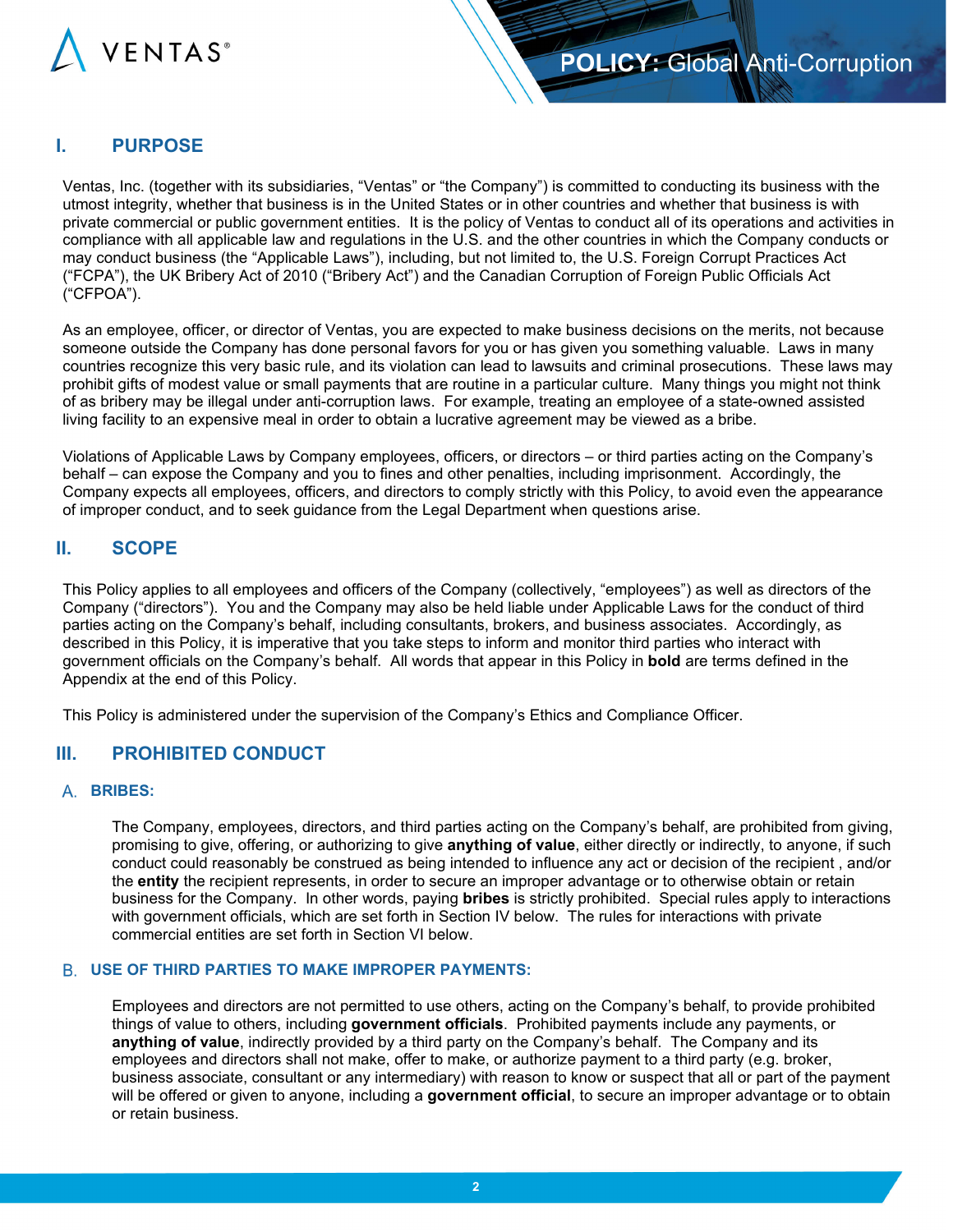

There is zero tolerance for violations of the Applicable Laws and this Policy. Employees who commit any such violation will face disciplinary action, up to and including termination of employment. Employees who violate Applicable Laws in the countries in which they do business may face criminal charges, which could lead to sentences of imprisonment, and substantial civil and criminal fines.

## **IV. SPECIFIC RULES FOR INTERACTIONS WITH GOVERNMENT OFFICIALS**

When considering providing **government officials** with **gifts** or **entertainment** or making **travel expenditures** on their behalf, you should ask yourself the following questions:

- Could the intent of the **gift, entertainment**, or **travel expenditures** be viewed as attempting to influence objectivity?
- Would the **gift, entertainment**, or **travel expenditures** be considered unique or lavish?
- Would it be embarrassing if the **gift, entertainment**, or **travel expenditures** were publicized within the Company or in the media?
- Is the **gift** more valuable than a memento?
- Is the **gift** cash or a cash equivalent or something inappropriate for a business to provide?
- Is the gift-giving occurring on a frequent basis?
- Has the **government official** requested the **gift**, **entertainment**, or **travel expenditure**, or directed that it be provided to someone they know?

If you answer "yes" to any of these questions, the proposed giving raises concerns that must be addressed. All employees and directors must adhere to the following specific guidelines to help ensure compliance with Applicable Laws. Except as provided below, all employees and directors must consult with and receive advance approval from the Ethics and Compliance Officer before offering or providing **government officials** with **gifts**, **entertainment,** or **contributions** or paying for their **travel expenditures.**

### **A. GIFTS TO GOVERNMENT OFFICIALS:**

- 1. Before a **gift** may be provided to a **government official**, written approval from the Ethics and Compliance Officer must be obtained.
- 2. For guidance, a **gift** will generally be approved if all of the following conditions are satisfied: (i) the value of the **gift** is less than \$50; (ii) the gift is imprinted with the Company's logo; (iii) the **gift** is given infrequently; (iv) the **gift** does not violate local law, Ventas's Global Code of Ethics and Business Conduct, or other Company policy.
- 3. Other proposed **gifts** may be approved as well but the approval will depend on the particular facts and circumstances relating to the proposed **gift**.

#### **B. ENTERTAINMENT AND TRAVEL EXPENDITURES FOR GOVERNMENT OFFICIALS:**

- 1. In general, the Company does not provide **entertainment** or **travel expenditures** for **government officials**.
- 2. Accordingly, if an employee or director seeks to provide **entertainment** to **government officials** or make travel expenditures on behalf of **government officials**, the employee or director must obtain advance written approval from the Ethics and Compliance Officer.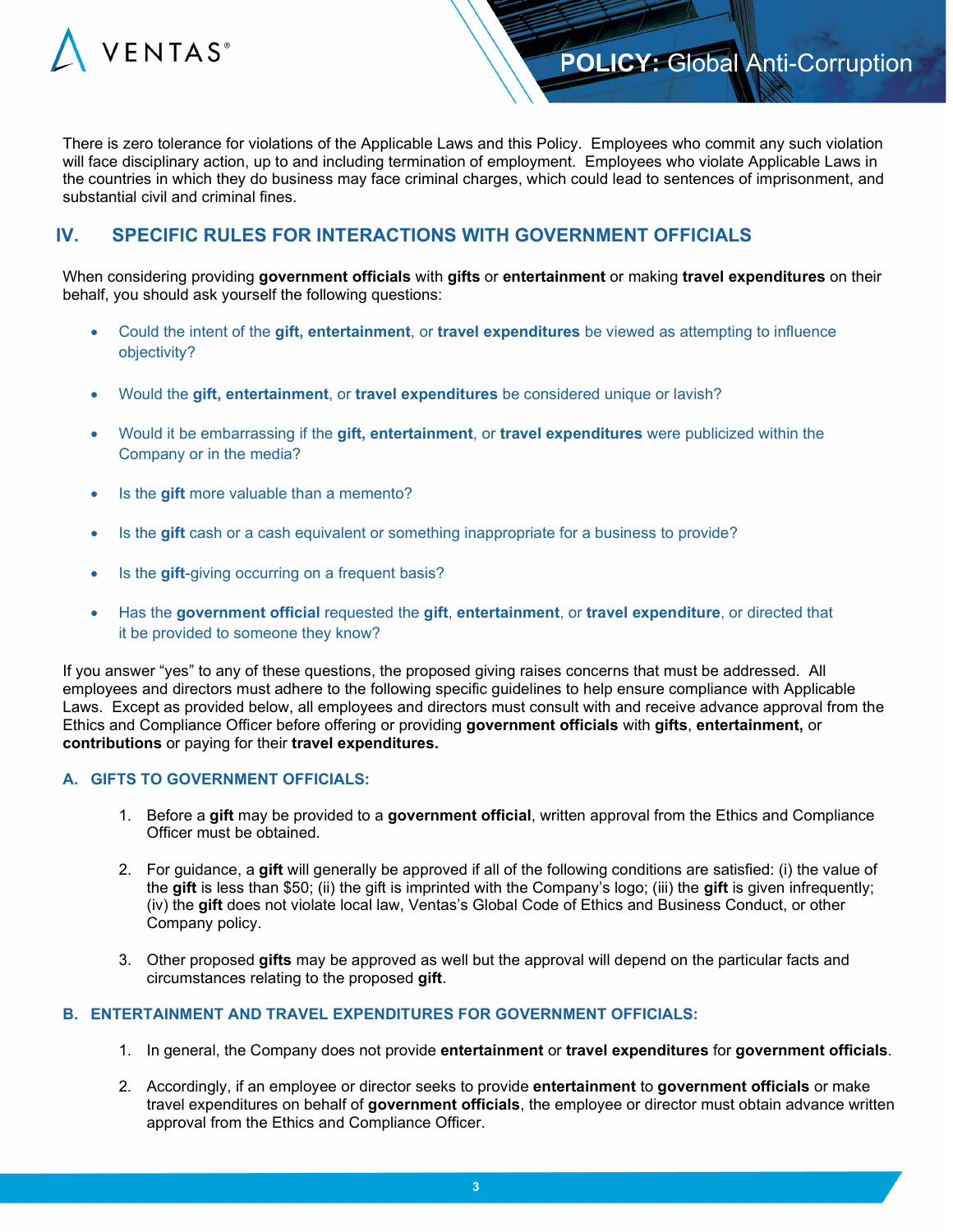

## **C. CHARITABLE AND POLITICAL CONTRIBUTIONS TO ENTITIES OUTSIDE THE U.S.:**

- 1. No **contributions** may be made by, for, or on behalf of the Company, including through the Ventas Charitable Foundation, to any non-U.S. recipient without the advance written approval of the Ethics and Compliance Officer. An employee or director seeking approval for a Contribution must provide the Ethics and Compliance Officer all relevant information regarding the proposed **contribution**, including disclosing whether there is any potential conflict of interest in making the **contribution**.
- 2. When the Ethics and Compliance Officer considers whether a **contribution** is appropriate, the following requirements will be taken into account:
	- **Contributions** should never be in cash or paid to the personal account of a named individual but only directly (i.e., not through third parties) to the account of the recipient entity to which the contribution shall be made;
	- Payments made to the recipient entity through third parties are generally not permitted and will require clear and appropriate justification for review by the Ethics and Compliance Officer;
	- **Contributions** shall not be tied, or give the appearance of being tied, to the execution of a business transaction or governmental action;
	- **Contributions** must be documented in writing and the Company must receive a receipt or other documentation from the recipient entity reflecting the contribution;
	- If a **contribution** from the Company is requested by an employee or director in relation to a charitable event, a representative of the Company must be directly participating in the event, unless advance written approval is given by the Ethics and Compliance Officer;
	- This Policy does not apply to **contributions** within the United States or to an employee's or director's personal charitable donations or political contributions.
	- Ľ

## **ACCEPTING THINGS OF VALUE FROM GOVERNMENT OFFICIALS:**

Employees and directors may not directly or indirectly solicit or accept money or anything of value from a **government official** that does business with Ventas or seeks to do business with Ventas in return for improper benefit or improper performance. In other words, accepting bribes from **government officials** while conducting business for Ventas is strictly prohibited. If you are in doubt as to whether accepting anything of value under this Section is permitted, you must consult the Legal Department.

# **FACILITATION PAYMENTS**

The Company, employees, directors, and third parties acting on the Company's behalf, are prohibited from making **facilitation payments** to **government officials** under all circumstances.

# **V. THIRD PARTY RISKS AND DUE DILIGENCE REQUIREMENTS**

As described above, the Company and its employees and directors can be held liable for the actions of third parties who interact with **government officials** on the Company's behalf. Third parties include consultants, brokers, marketing firms, law firms, and any other intermediaries who interact with **government officials** on behalf of the Company.

Employees and directors should pay particular attention to warning signs or "red flags" of increased corruption risk when dealing with third parties who act on the Company's behalf. These include the following: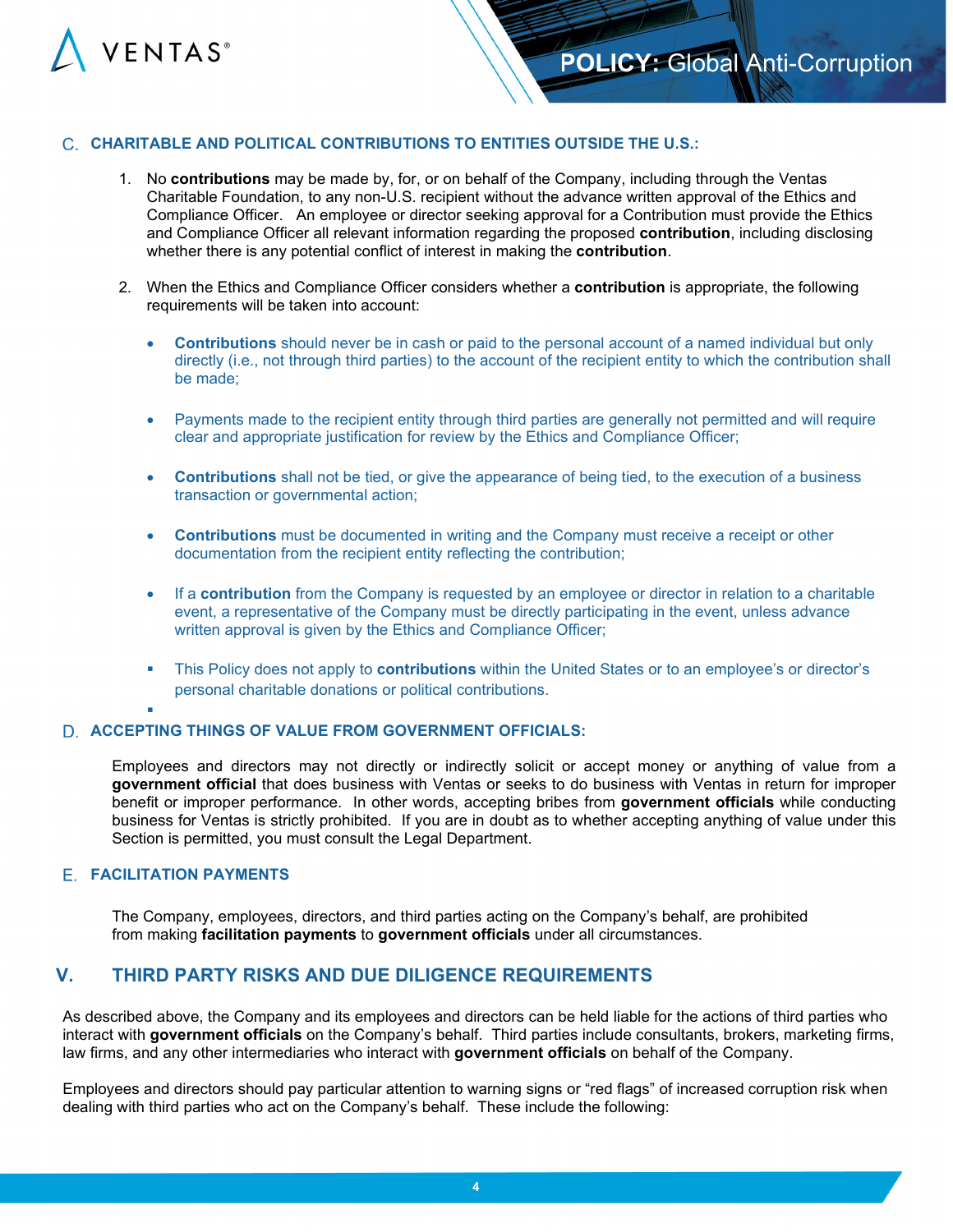

- The third party conducts business in a country that has a reputation for corruption;
- The third party provides inadequate documentation to support its work or refuses to provide documentation of its work;
- The third party requests that the transaction be recorded inaccurately or not at all in the Company's books and records;
- The third party requests payments in cash or "off the books;"
- There is a sudden and significant increase in the amount of fees or commissions the third party charges for services provided to the Company;
- The third party requests that payments from the Company be sent to an unidentified party acting on the third party's behalf;
- The third party requests lump sum payments for services or "success" fees; and
- The third party has a personal or business relationship with a **government official** with whom the third party is interacting on behalf of the Company.

To mitigate against these risks, the Company shall observe the following requirements when using, hiring, or retaining such third parties to interact with **government officials**:

#### **DUE DILIGENCE IN HIRING THIRD PARTIES:**

The Company will hire only qualified, reputable third parties to act on its behalf with **government officials** after they have passed the Company's due diligence and approval procedures. The Company may require third parties to adhere to this Policy and/or agree to contractual requirements to ensure their compliance with Applicable Laws.

#### **DUE DILIGENCE IN MONITORING THIRD PARTY PERFORMANCE:**

The Company will monitor its third party relationships according to the risk they present, if any, to ensure compliance with all Applicable Laws.

### **ACQUISITION AND PARTNERSHIP DUE DILIGENCE:**

The Company will not acquire companies or enter into joint venture partnerships until due diligence, proportionate to the level of risk posed by the relationship, has been conducted on the potential target or joint venture partner. Due diligence may include an evaluation of the target's or joint venture partner's compliance with anti-corruption laws and their willingness to abide by this Policy and the Company's Global Code of Ethics and Business Conduct.

## **VI. SPECIFIC RULES FOR INTERACTIONS WITH PRIVATE COMMERCIAL ENTITIES**

 **Gifts** and **entertainment** are appropriate when they are intended to promote successful working relationships and goodwill with persons or companies with which Ventas maintains or may establish a business relationship. Employees and directors should use good judgment and decline to provide or accept **anything of value** if it is, or could appear to be, lavish, excessive, frequent, or create a conflict of interest or the appearance of a conflict of interest. The following conduct is prohibited:

• Employees and directors may not directly or indirectly give, offer, or promise money or **anything of value** to any representative or employee of a private commercial entity in order to obtain improper benefit for Ventas or to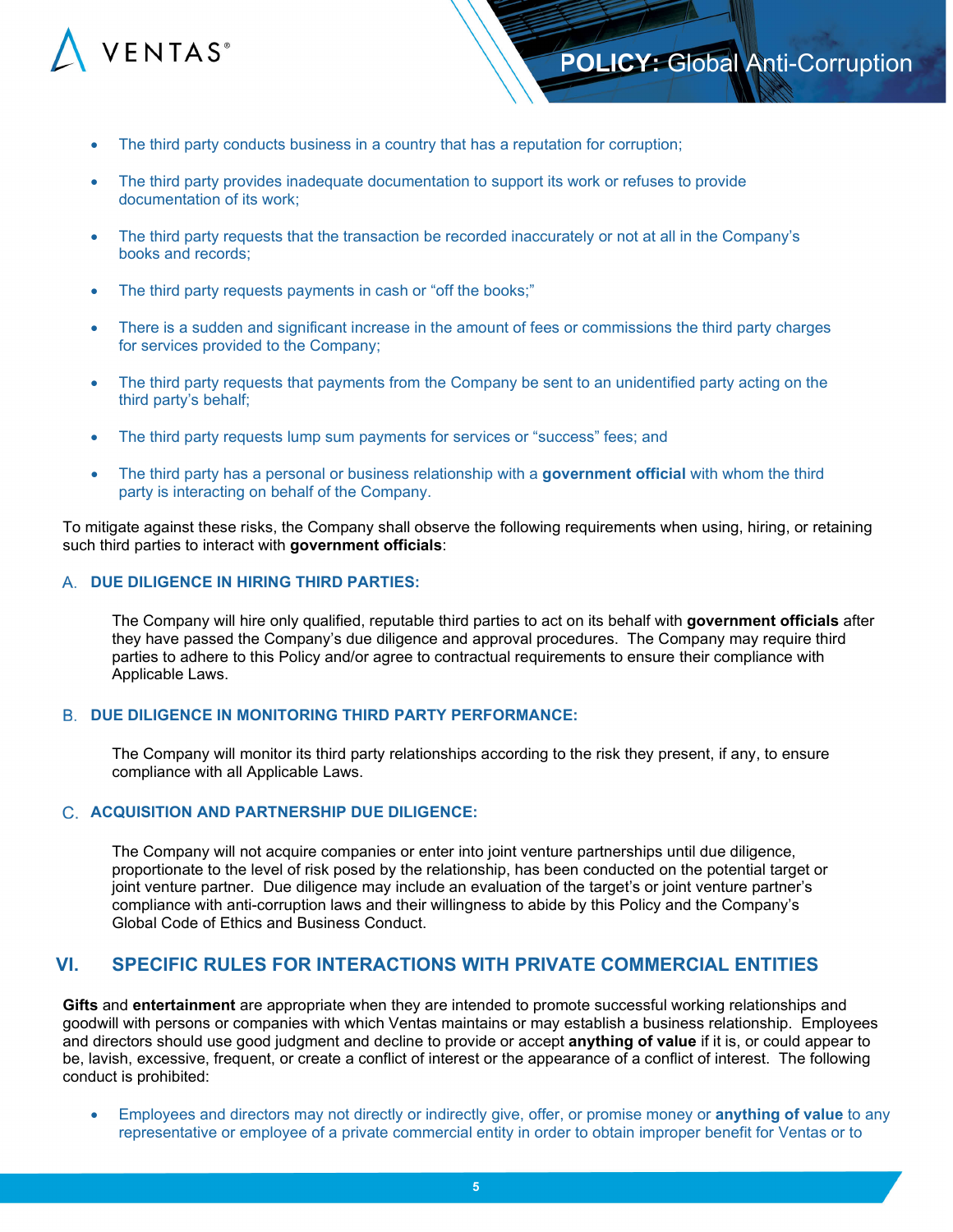

bring about or reward improper performance by the recipient. In other words, paying **bribes** to employees of private commercial entities while conducting business for Ventas is strictly prohibited; and

• Employees and directors may not directly or indirectly solicit or accept money or **anything of value** from any representative or employee of a private commercial entity that does business with Ventas or seeks to do business with Ventas in return for improper benefit or improper performance. In other words, accepting bribes from employees of private commercial entities while conducting business for Ventas is strictly prohibited.

If you are in doubt as to whether giving or accepting **anything of value** under this Section VI is permitted, you must consult the Legal Department.

# **VII. FINANCIAL AND ACCOUNTING CONTROLS**

The Company requires that all books, records, and accounts be kept in reasonable detail to accurately, fairly, and transparently reflect all transactions and dispositions of assets. Adequate internal controls must be maintained to provide reasonable assurance that management is aware of, and directing, all transactions ethically and in compliance with Company policies. False, misleading, incomplete, inaccurate, or artificial entries in the Company's books and records are strictly prohibited. As a publicly traded company, the Company also has an obligation under the FCPA to record transactions involving **government officials** accurately and transparently in the Company's books and records.

Employees and directors must adhere to the following specific rules at all times:

- All accounting records, expenditures, expense reports, invoices, vouchers, **gifts**, business **entertainment, travel expenditures**, and any other business records must be accurately and reliably reported and recorded in accordance with generally accepted accounting principles and must accurately and fairly reflect the transactions and the disposition of the Company's assets.
- No payment may be made with the intent that the payment be for any purpose other than that described by the documents supporting the payments.
- No false, artificial, or misleading entries may be made in the books and records of the Company for any reason. This also includes omitting, falsifying, or disguising entries; otherwise creating misleading or incomplete entries in any of the Company's books, records or accounts; or approving or inducing such acts or entries in any books, records or accounts of any third parties with whom the Company conducts business.
- Payments by or on behalf of the Company may be made only upon appropriate authorization and with appropriate supporting documentation.
- Authorizing or funding any accounts or transactions that are undisclosed or unrecorded in the Company's books and records is prohibited.
- No undisclosed or unrecorded funds or assets (e.g., "off-the-books" accounts) may be established or maintained for any purpose.
- Personal funds must not be used to accomplish what is otherwise prohibited by this Policy.

# **VIII. REPORTING POTENTIAL VIOLATIONS / QUESTIONS REGARDING POLICY**

Employees and directors have an obligation to seek guidance when they have questions under this Policy, as well as an obligation to report suspected violations of misconduct under this Policy. Reports must be made promptly and we encourage you to make them to supervisors in the first instance. However, if for any reason you prefer or feel that it is more appropriate to report directly to the Ethics and Compliance office, you may utilize one or more of the following options: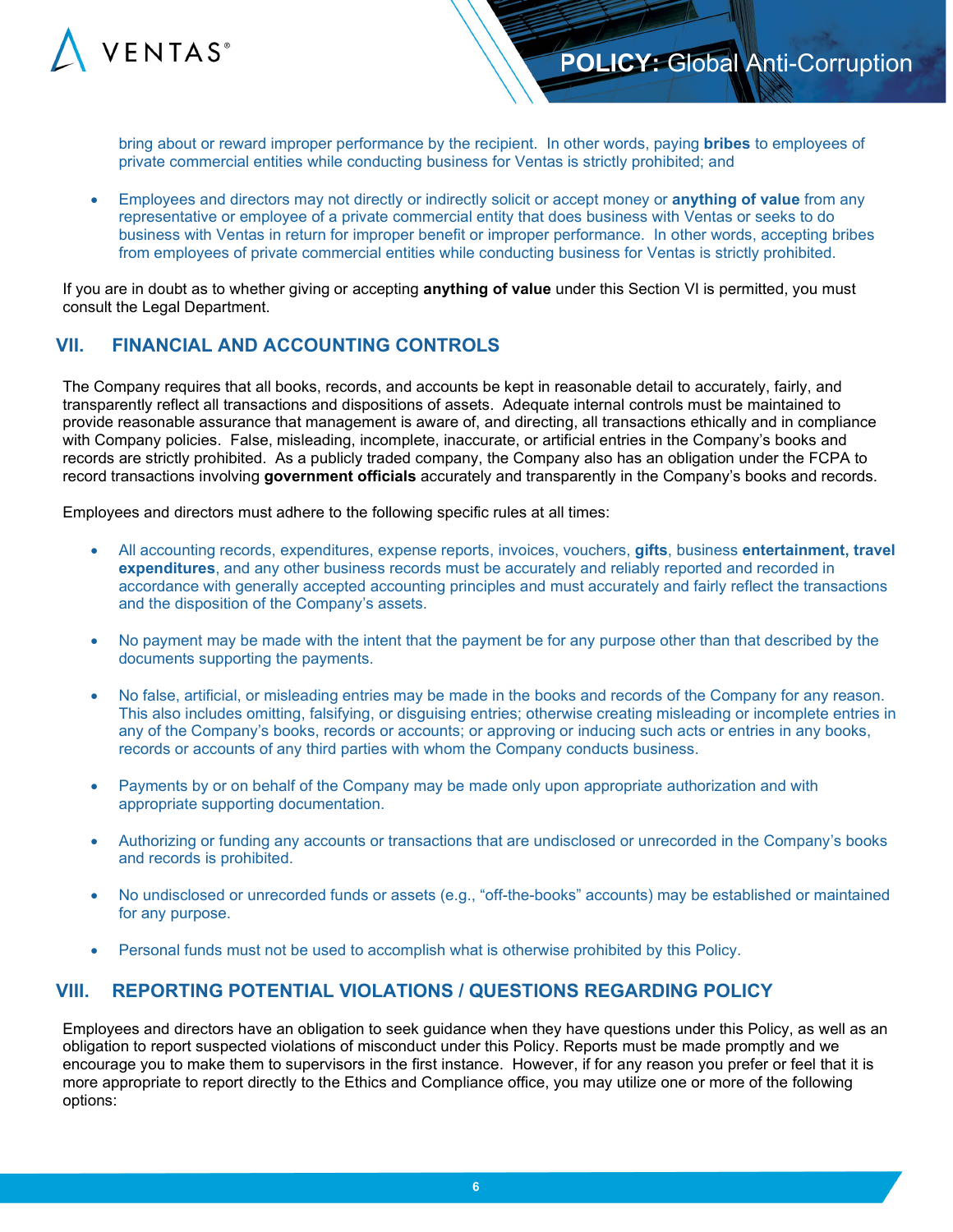

| <b>Additional Compliance Resources</b>                                                                                           | <b>Contact Information</b>                                                                                 |  |
|----------------------------------------------------------------------------------------------------------------------------------|------------------------------------------------------------------------------------------------------------|--|
| Make an anonymous report via the<br>Company's EthicsPoint reportinghotline<br>(available 24 hours a day, seven days per<br>week) | +1 866 384 4277<br>or<br>www.ethicspoint.com                                                               |  |
| Send a written report to the Compliance<br>Investigator or contact the Compliance<br>Investigator directly                       | VP, Internal Audit<br>Ventas, Inc.<br>353 N. Clark St., Suite 3300<br>Chicago, IL 60654<br>+1 312 660 3721 |  |
| You may also contact the Legal & Compliance Team:<br>Carey Roberts: +1 312 660 3808<br>Aaron Kase:<br>+1 312 660 3864            |                                                                                                            |  |

The Company has a strict policy against retaliation. Employees and directors will suffer no retribution for speaking up and reporting potential violations of this Policy. For more information on the Company's Non-Retaliation Policy, please refer to the *[Global Code of Ethics and Business Conduct](https://www.ventasreit.com/sites/default/files/pdf/2016_0322_Policy_GlobalCodeEthicsBusinessConduct.pdf)*. Employees have the right to report to or cooperate with any governmental, regulatory or self-regulatory agency with jurisdiction over the Company or its assets, and to make disclosures that are protected under provisions of applicable law or regulation, and nothing in this Policy precludes them from making these reports or disclosures.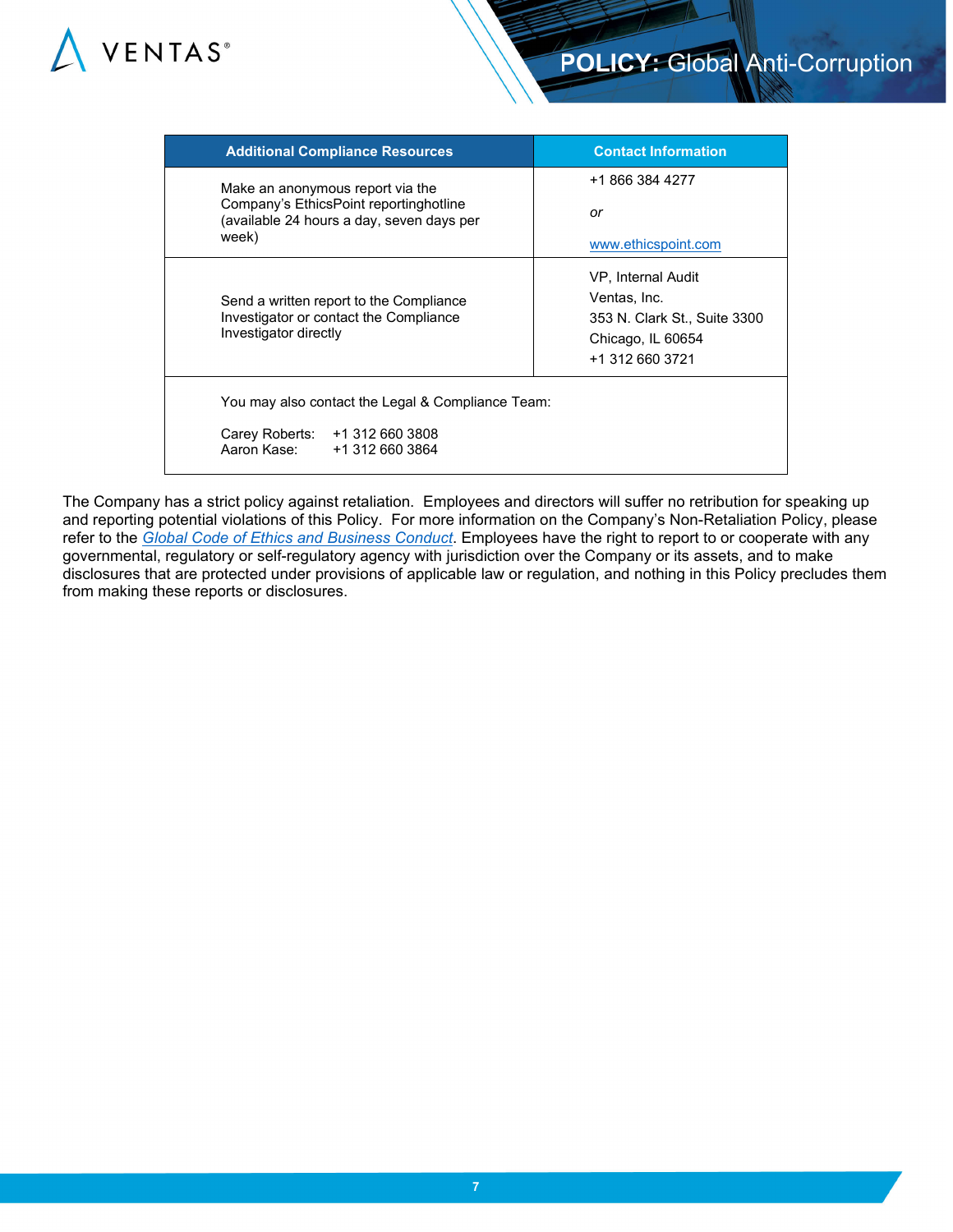

# **APPENDIX: DEFINITIONS**

| <b>Term</b>                  | <b>Definition</b>                                                                                                                                                                                                                                                                                                                                                                                                                                                                                                                                                                                                                                                                                                                                                                                                        |
|------------------------------|--------------------------------------------------------------------------------------------------------------------------------------------------------------------------------------------------------------------------------------------------------------------------------------------------------------------------------------------------------------------------------------------------------------------------------------------------------------------------------------------------------------------------------------------------------------------------------------------------------------------------------------------------------------------------------------------------------------------------------------------------------------------------------------------------------------------------|
| Anything of value            | "Anything of value" includes, but is not limited to, cash or cash equivalents, gifts or gift<br>certificates, gratuities, goods, services, employment offers, loans, discounts, entertainment or<br>tickets to events, meals or drinks, travel or lodging, political contributions, training, charitable<br>donations, use of corporate assets (such as club memberships, hotel rooms, apartments or<br>condos), subsidies, per diem payments, personal favors, hiring someone's friend or relative,<br>sponsorships, honoraria or provision of any other asset that is valuable to the giver or the<br>receiver, even if of modest value.                                                                                                                                                                               |
| <b>Bribe</b>                 | A "bribe" can be in the form of cash, cash equivalents (like gift cards), gifts or gratuities,<br>entertainment, travel expenses, forgiveness of a debt, rebates, excessive commissions,<br>kickbacks, allowances, political or charitable contributions, jobs, sponsorship, lobbying, or<br>anything else of value.                                                                                                                                                                                                                                                                                                                                                                                                                                                                                                     |
| <b>Contributions</b>         | Charitable or political contributions, donations, or sponsorships, whether cash or "in kind".                                                                                                                                                                                                                                                                                                                                                                                                                                                                                                                                                                                                                                                                                                                            |
| <b>Entertainment</b>         | "Entertainment" includes activities such as meals and tickets to cultural and sporting events.<br>If employees or directors do not attend the meals or events with the recipient, the event is not<br>considered entertainment but rather a gift.                                                                                                                                                                                                                                                                                                                                                                                                                                                                                                                                                                        |
| <b>Facilitation Payments</b> | "Facilitation payments," otherwise known as "grease payments," are payments to<br>government officials, involving a small amount of money, made to secure or expedite the<br>performance of routine action that the government official ordinarily and commonly performs<br>and to which the payer is entitled. Examples of facilitation payments include payments to<br>government officials to secure or expedite the following: (1) obtaining permits and licenses;<br>(2) processing governmental papers, such as visas and work orders; (3) scheduling<br>inspections associated with contract performance or compliance with regulations; (4)<br>providing general utilities, such as phone service, power and water supply; (5) obtaining<br>customs clearance; and (6) receiving payment of a debt that is owed. |
| Gift                         | A "gift" may include but is not limited to beverages, packaged food, promotional items,<br>recreation (including golf course and tennis court fees), and tickets to cultural and sporting<br>events that are not attended by an employee or director.                                                                                                                                                                                                                                                                                                                                                                                                                                                                                                                                                                    |
| <b>Government Entity</b>     | The term "government entity" refers to any local, state, or federal government agency,<br>political party, public international organization (e.g., World Bank, World Health Organization,<br>United Nations, and the International Monetary Fund), or any instrumentality of the<br>government, including any entities owned or controlled in whole or part by a government,<br>such as government-owned or controlled hospitals and assisted living facilities.                                                                                                                                                                                                                                                                                                                                                        |